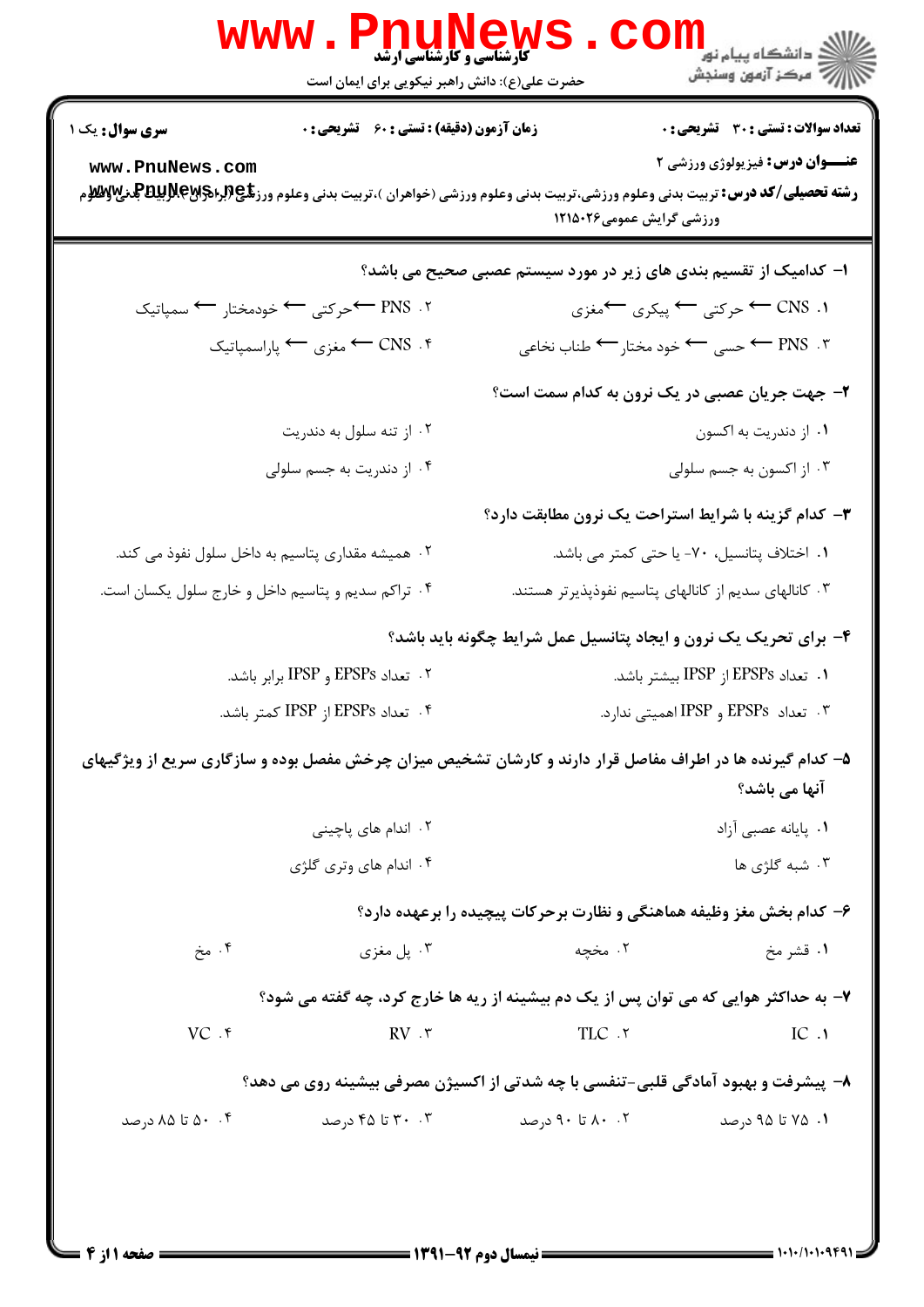|                                                                                                                                                                         | <b>WWW . PIIUNEWS</b><br>حضرت علی(ع): دانش راهبر نیکویی برای ایمان است |                          | ڪ دانشڪاه پيام نور ■<br> 7- مرڪز آزمون وسنڊش                                              |  |
|-------------------------------------------------------------------------------------------------------------------------------------------------------------------------|------------------------------------------------------------------------|--------------------------|-------------------------------------------------------------------------------------------|--|
| <b>سری سوال : ۱ یک</b>                                                                                                                                                  | زمان آزمون (دقیقه) : تستی : 60 ٪ تشریحی : 0                            |                          | <b>تعداد سوالات : تستی : 30 ٪ تشریحی : 0</b>                                              |  |
| www.PnuNews.com<br><b>رشته تحصیلی/کد درس:</b> تربیت بدنی وعلوم ورزشی،تربیت بدنی وعلوم ورزشی (خواهران )،تربیت بدنی وعلوم ورز <b>شگی(ببراپویلپولالپویلوی بو</b> لایی بازی |                                                                        | ورزشی گرایش عمومی۱۲۱۵۰۲۶ | <b>عنـــوان درس:</b> فیزیولوژی ورزشی ۲                                                    |  |
| ۹- کدام بخش جزء بخش تنفسی دستگاه تنفس می باشد؟                                                                                                                          |                                                                        |                          |                                                                                           |  |
|                                                                                                                                                                         | ۰۲ برونشیولها                                                          |                          | ۰۱ برونشیولهای تهویه ای                                                                   |  |
|                                                                                                                                                                         | ۰۴ درخت برانشي                                                         |                          | ۰۳ برونشیول انتهایی                                                                       |  |
| ∙۱− برای محاسبه و تعیین شدت تمرین در افراد به ظاهر سالم از کدام مقیاس استفاده می شود؟                                                                                   |                                                                        |                          |                                                                                           |  |
|                                                                                                                                                                         | ۰۲ روش کارونن                                                          |                          | ۰۱ مقیاس RPE بورگ                                                                         |  |
|                                                                                                                                                                         | ۰۴ روش ضربان قلب ذخيره                                                 |                          | ۰۳ روش درصد حداکثر HR                                                                     |  |
|                                                                                                                                                                         |                                                                        |                          | 1۱– وضعیت فشار در فضای جنبی چگونه است؟                                                    |  |
| ۰۲ از فشار جو و فشار درون ریه ها کمتر است.                                                                                                                              |                                                                        |                          | ۰۱ از فشار جو کمتر و از فشار درون ریه ها بیشتر است.                                       |  |
| ۰۴ از فشار جو و از فشار درون ریه ها بیشتر است.                                                                                                                          |                                                                        |                          | ۰۳ از فشار جو بیشتر و از فشار درون ریه ها کمتر است.                                       |  |
|                                                                                                                                                                         |                                                                        |                          | ۱۲- مطابق با قانون هنری میزان O2 یا CO2 محلول در خون به کدام یک از موارد ذیل بستگی ندارد؟ |  |
| ۰۴ فشار سهمی گاز                                                                                                                                                        | ۰۳ ضریب انتشار گاز                                                     | ٠٢ قابليت حلاليت گاز     | ۰۱ حرارت خون                                                                              |  |
| ۱۳- کدامیک از موارد زیر موجب تمایل منحنی تجزیه اکسی هموگلوبین به سمت راست می شود؟                                                                                       |                                                                        |                          |                                                                                           |  |
|                                                                                                                                                                         | ۰۲ کاهش PH                                                             |                          | ۰۱ کاهش درجه حرارت                                                                        |  |
|                                                                                                                                                                         | $PO2$ افزايش. $\frac{1}{2}$                                            |                          | ۰۳ کاهش ۲-۳ دی فسفوگلیسرات                                                                |  |
|                                                                                                                                                                         |                                                                        |                          | <b>۱۴</b> - بیشترین انتقال CO2 در خون به چه شکلی انجام می گیرد؟                           |  |
|                                                                                                                                                                         | ۰۲ به صورت محلول                                                       |                          | $-HCO3$ .                                                                                 |  |
| ۰۴ ترکیب با پروتئین های پلاسما                                                                                                                                          |                                                                        |                          | ۰۳ کربامینوهموگلوبین                                                                      |  |
|                                                                                                                                                                         |                                                                        |                          | 1۵– کدام گزینه در مورد میوگلوبین صحیح می باشد؟                                            |  |
|                                                                                                                                                                         |                                                                        |                          | ۰۱   یک رنگدانه قرمز است که فقط در عضلات اسکلتی یافت می شود.                              |  |
|                                                                                                                                                                         |                                                                        |                          | ۰۲ به مقدار زیادی در عضلات تند انقباض ذخیره می شود.                                       |  |
|                                                                                                                                                                         |                                                                        |                          | ۰۳ میل ترکیبی آن با O2 از میل ترکیبی هموگلوبین با O2 بیشتر است. $\,$                      |  |
|                                                                                                                                                                         |                                                                        |                          | ۰۴ از نظر ساختاری به هموگلوبین شباهتی ندارد و وزن آن نیز سبک تر است.                      |  |
|                                                                                                                                                                         |                                                                        |                          |                                                                                           |  |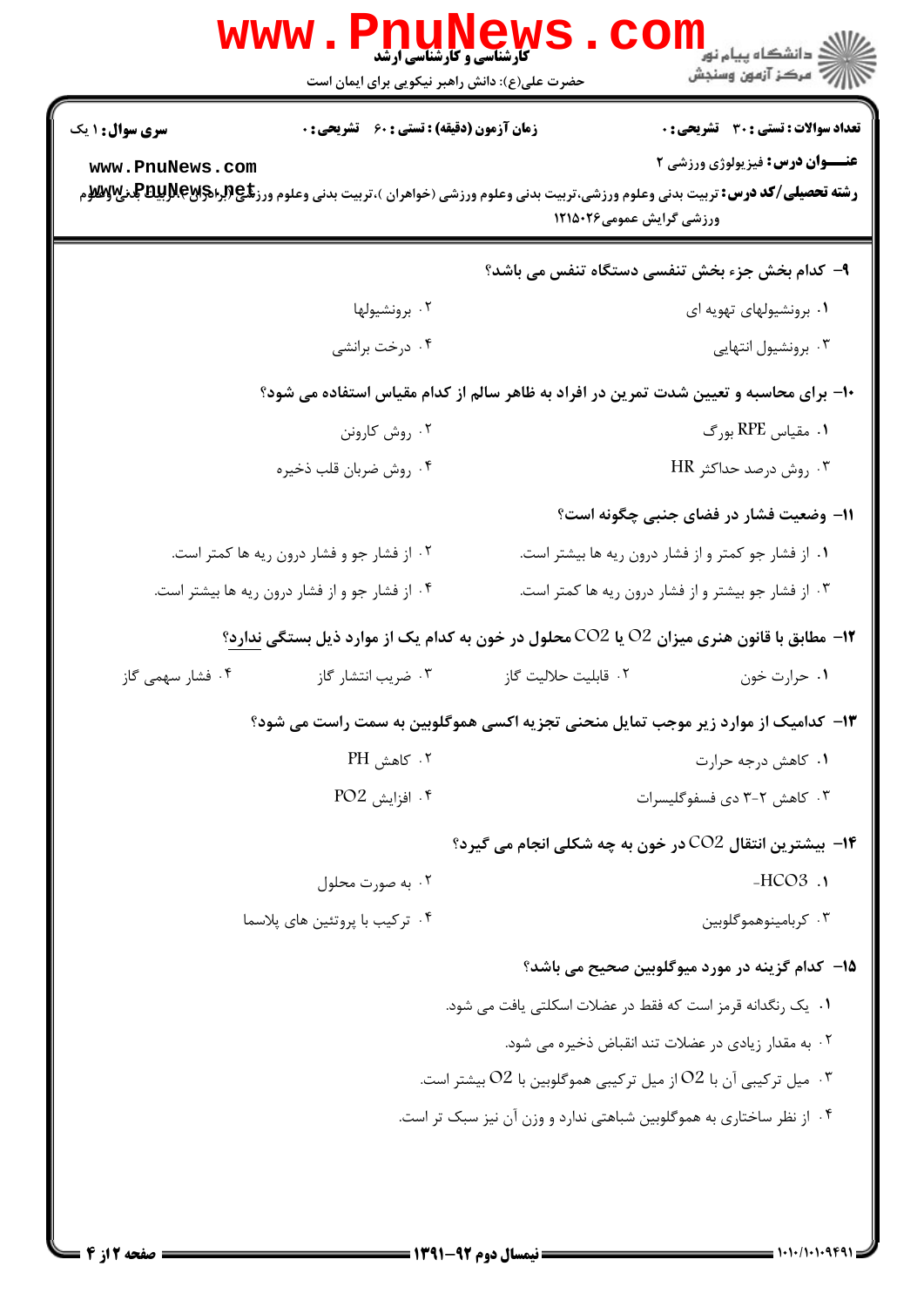|                                                                                          | <b>کارشناسی و کارشناسی ارشد</b><br>حضرت علی(ع): دانش راهبر نیکویی برای ایمان است                     |                          | $\ge$ دانشگاه پیام نو <mark>ر</mark><br>أآه مرکز آزمون وسنجش                          |  |  |
|------------------------------------------------------------------------------------------|------------------------------------------------------------------------------------------------------|--------------------------|---------------------------------------------------------------------------------------|--|--|
| <b>سری سوال : ۱ یک</b>                                                                   | <b>زمان آزمون (دقیقه) : تستی : 60 ٪ تشریحی : 0</b>                                                   |                          | <b>تعداد سوالات : تستی : 30 ٪ تشریحی : 0</b>                                          |  |  |
| www.PnuNews.com                                                                          |                                                                                                      | ورزشی گرایش عمومی۱۲۱۵۰۲۶ | <b>عنـــوان درس:</b> فیزیولوژی ورزشی ۲                                                |  |  |
| ۱۶- نقش کدام مورد در افزایش غیرخطی تهویه ای دقیقه ای در هنگام ورزش سنگین اصلیتر می باشد؟ |                                                                                                      |                          |                                                                                       |  |  |
|                                                                                          | ۰۲ کاهش PH خون                                                                                       |                          | ٠١ تحريكات اعصاب أوران                                                                |  |  |
|                                                                                          | ۰۴ افزایش کتکولامین ها                                                                               |                          | ۰۳ افزایش درجه حرارت خون                                                              |  |  |
|                                                                                          | ۱۷– در هنگام تمرین زیر بیشینه کدام مکانیسم، تحریک اولیه برای تنفس را برعهده دارد؟                    |                          |                                                                                       |  |  |
|                                                                                          | ۰۲ مکانیسم عصبی                                                                                      |                          | ۰۱ گیرنده های شیمیایی                                                                 |  |  |
|                                                                                          | ۰۴ مکانیسم عصبی و هومرالی هر دو با هم                                                                |                          | ۰۳ پیاز مغز تیره                                                                      |  |  |
| ۱۸− کدام یک از اسیدهای زیر نقش چندانی در تولید یون +H در زمان ورزش ندارد؟                |                                                                                                      |                          |                                                                                       |  |  |
| ۰۴ اسید سولفوریک                                                                         | ۰۳ اسید استیک                                                                                        | ۰۲ اسید لاکتیک           | ٠١. اسيد كربنيك                                                                       |  |  |
|                                                                                          | ۱۹- کدام گزینه، جزء تامپونهای خارج سلولی نمی باشد؟                                                   |                          |                                                                                       |  |  |
| ۰۴ بی کربنات                                                                             | ۰۳ هموگلوبين                                                                                         | ۰۲ پروتئينها             | ٠١ فسفاتها                                                                            |  |  |
|                                                                                          | +٢- بيشترين ظرفيت تامپوني عضلات مربوط به كدام گزينه است؟                                             |                          |                                                                                       |  |  |
|                                                                                          | ۰۲ پروتئین های داخل عضله                                                                             |                          | ۰۱ کلسیم در شبکه سارکوپلاسمی                                                          |  |  |
|                                                                                          | ۰۴ گروه های فسفات                                                                                    |                          | ۰۳ بی کربنات عضله                                                                     |  |  |
|                                                                                          |                                                                                                      |                          | <b>۳۱</b> – کدام گزینه در مورد نقش کلیه ها در تنظیم اسید و باز صحیح <u>نمی باشد</u> ؟ |  |  |
|                                                                                          |                                                                                                      |                          | ۰۱ كليه ها از طريق افزايش و يا كاهش يون بي كربنات عمل مي كنند.                        |  |  |
| ۰۲ نقش کلیه ها در تنظیم تعادل اسید و باز در زمان ورزش خیلی اهمیت ندارد.                  |                                                                                                      |                          |                                                                                       |  |  |
| ۰۳ با تغییر میزان تامپون مایعات بدن به تنظیم تراکم یون هیدروژن کمک می کنند.              |                                                                                                      |                          |                                                                                       |  |  |
| ۰۴ واکنش کلیه به افزایش یون هیدروژن خون به وقت کمی نیاز دارد.                            |                                                                                                      |                          |                                                                                       |  |  |
|                                                                                          | <b>۲۲</b> – کدام روش های دفع گرما به <u>ترتیب</u> در زمان استراحت و فعالیت نقش اصلی را برعهده دارند؟ |                          |                                                                                       |  |  |
| ۰۴ تشعشع، جابجائی                                                                        | ۰۳ تشعشع، تبخير                                                                                      | ٠٢ هدايت، انتقال         | ٠١ تشعشع، انتقال                                                                      |  |  |
|                                                                                          |                                                                                                      |                          | ۲۳- با افزایش حرارت محیط، دفع گرما بیشتر به چه صورت رخ می دهد؟                        |  |  |
|                                                                                          | ۰۲ دفع گرما از طریق تشعشع افزایش می یابد.                                                            |                          | ٠١ دفع گرما از طريق هدايت افزايش مي يابد.                                             |  |  |
|                                                                                          | ۰۴ دفع گرما از طريق تبخير افزايش مي يابد.                                                            |                          | ۰۳ دفع گرما از طریق انتقال افزایش می یابد.                                            |  |  |
|                                                                                          |                                                                                                      |                          |                                                                                       |  |  |